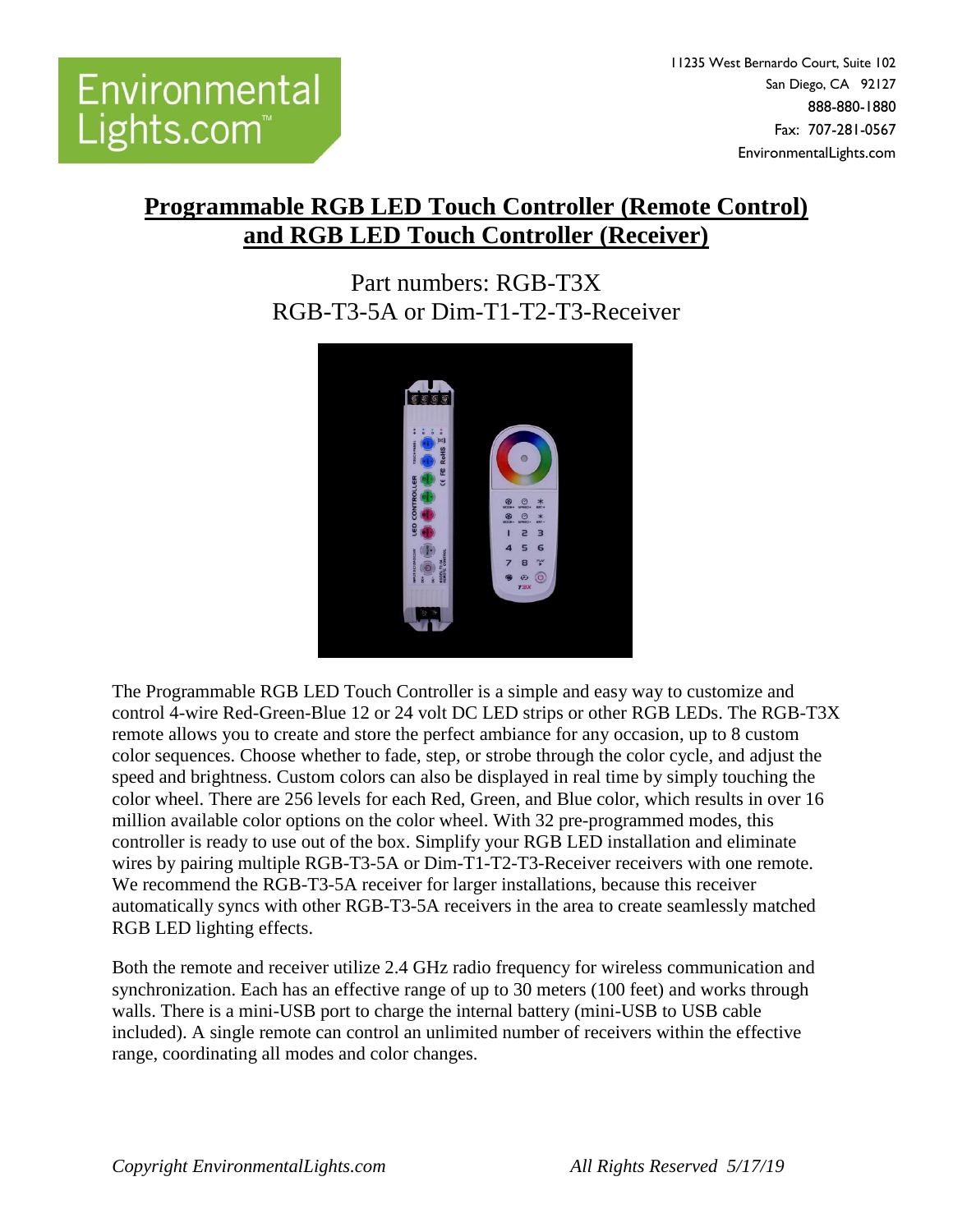The RGB-T3-5A receiver can be operated independent of the remote control, however this eliminates the ability to access or create custom color sequences. Pre-programmed modes are available on the receiver and can be paused at any point to hold a static color. When powered on, all receivers within the effective range will synchronize, even if no remote is present. In other words, if you set a mode to run on one receiver, all other receivers in the area will display the same mode.

The RGB-T3-5A receiver is rated at 5 amps per channel which is 180 watts per receiver at 12 volts or 360 watts per receiver at 24 volts. Our regular density RGB LED strip uses up to 30 watts per 5 meter reel and the double density RGB LED strip uses up to 50 watts per 5 meter reel. Therefore, you can control 6 reels of regular density RGB LED strip or 3 reels of double density LED strip at 12 volts.

The Dim-T1-T2-T3-Receiver cannot be operated without a remote. A Dim-T1, Dim-T2M, or RGB-T3X remote is required to operate the Dim-T1-T2-T3-Receiver. The Dim-T1-T2-T3- Receiver is rated at 6 amps per channel, which is 90 watts per receiver at 5V, 216 watts per receiver at 12 volts, or 432 watts per receiver at 24 volts. Our regular density RGB LED strip uses up to 30 watts per 5 meter reel and the double density RGB LED strip uses up to 50 watts per 5 meter reel. Therefore, you can control 7 reels of regular density RGB LED strip or 4 reels of double density LED strip at 12 volts.

### **Features**

- Color wheel on remote gives over 16 million color options at the touch of a finger.
- RGB-T3-5A receiver can operate independently or by remote.
- Radio frequency remote can control the receiver from up to 30 m (100 feet) away, through walls.
- 32 pre-programmed modes, 7 static and 25 dynamic.
- Using the remote, create and store up to eight custom scenes.
- Each remote can control an unlimited number of receivers.
- Remote is charged via mini-USB port, USB to mini-USB cord included.
- Speed and brightness controls on both remote and RGB-T3-5A receiver.
- If no remote is used, RGB-T3-5A receivers within effective distance of each will sync their output.
- RGB-T3-5A receiver has ability to pause modes at any point to hold a static color.
- Indicator light on remote gives confirmation feedback and shows current color of RGB lighting.
- 3 signal outputs: Red, Green, and Blue. Common anode takes 12 or 24 VDC.
- Power off memory function.
- -20 to 130°F operating temperature range.
- 1 year manufacturer warranty.

# **Applications**

- Create the perfect ambiance for any home or business.
- Customize and store color scenes for sporting events, holidays, or custom displays.
- Hotels, restaurants, bars, clubs, retail stores, businesses.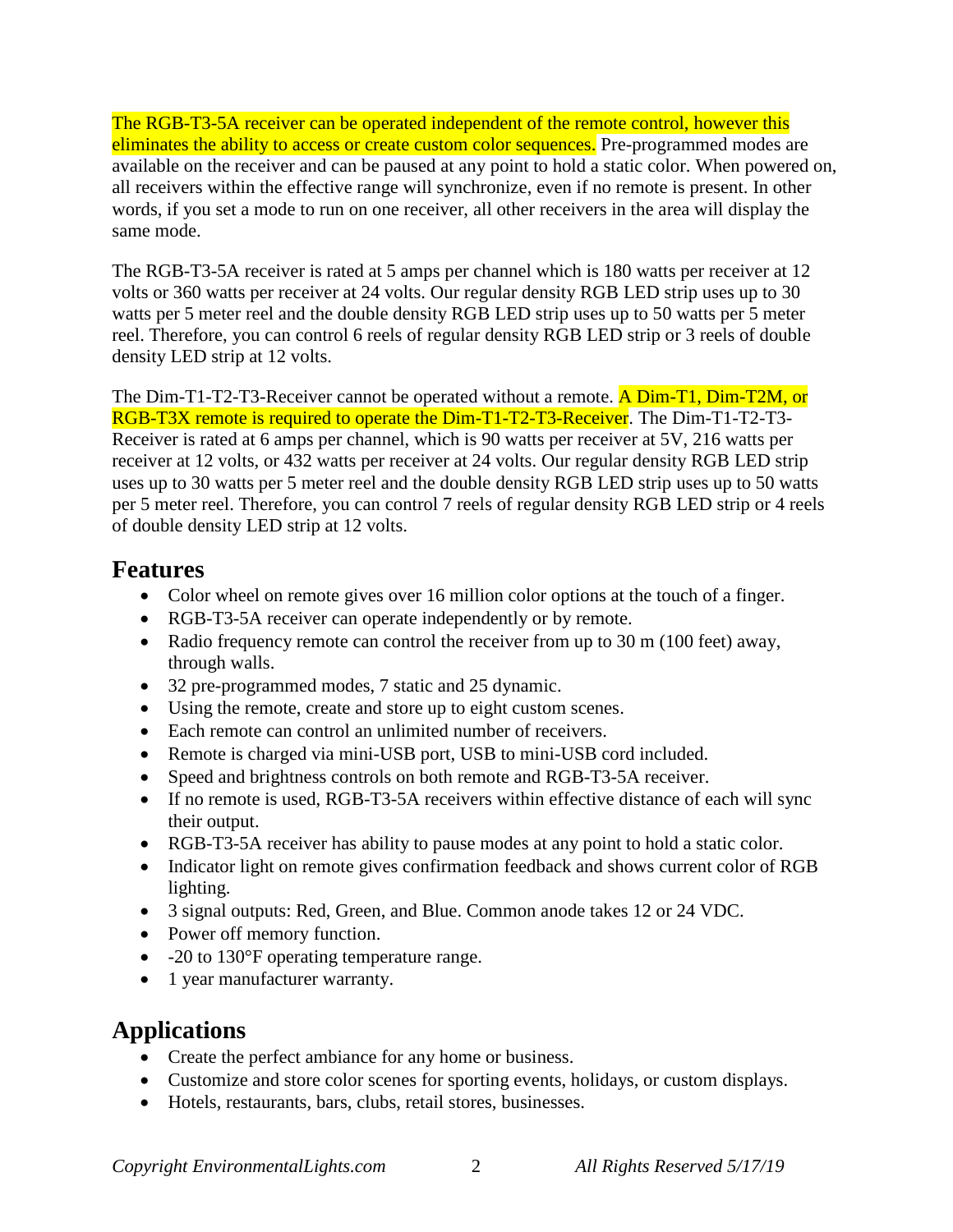## **Specifications**

Remote

Working current:  $\langle 30 \text{ mA} \rangle$ Working frequency: 2.4 GHz RF remote distance: 100 ft (30 m) Transmitting rate: 500 Kbps Battery capacity: 1000 mAh Standby time: 1 year Normal use time: 30 days Charge time: <4 hours Number of charge cycles:  $500+$ Weight: 9.6 ounces Max. number receivers: Unlimited (within effective range)

Dimensions: 5.71" x 2.17" x 0.87" 145 mm x 55 mm x 22 mm Input voltage: 5 VDC built-in lithium-ion battery Charge method: Mini-USB port (cable included)



Receivers

#### **RGB-T3-5A**

Input voltage: 12 or 24 Volts DC Max. current load: 5A per channel PWM Frequency: 480 Hz Weight: 8.0 ounces

Dimensions: 8.31" x 1.57" x 1.18" 211 mm x 40 mm x 30 mm Channels: 3: Red, Green, and Blue Max. output power: 180W/360W (12V/24V)

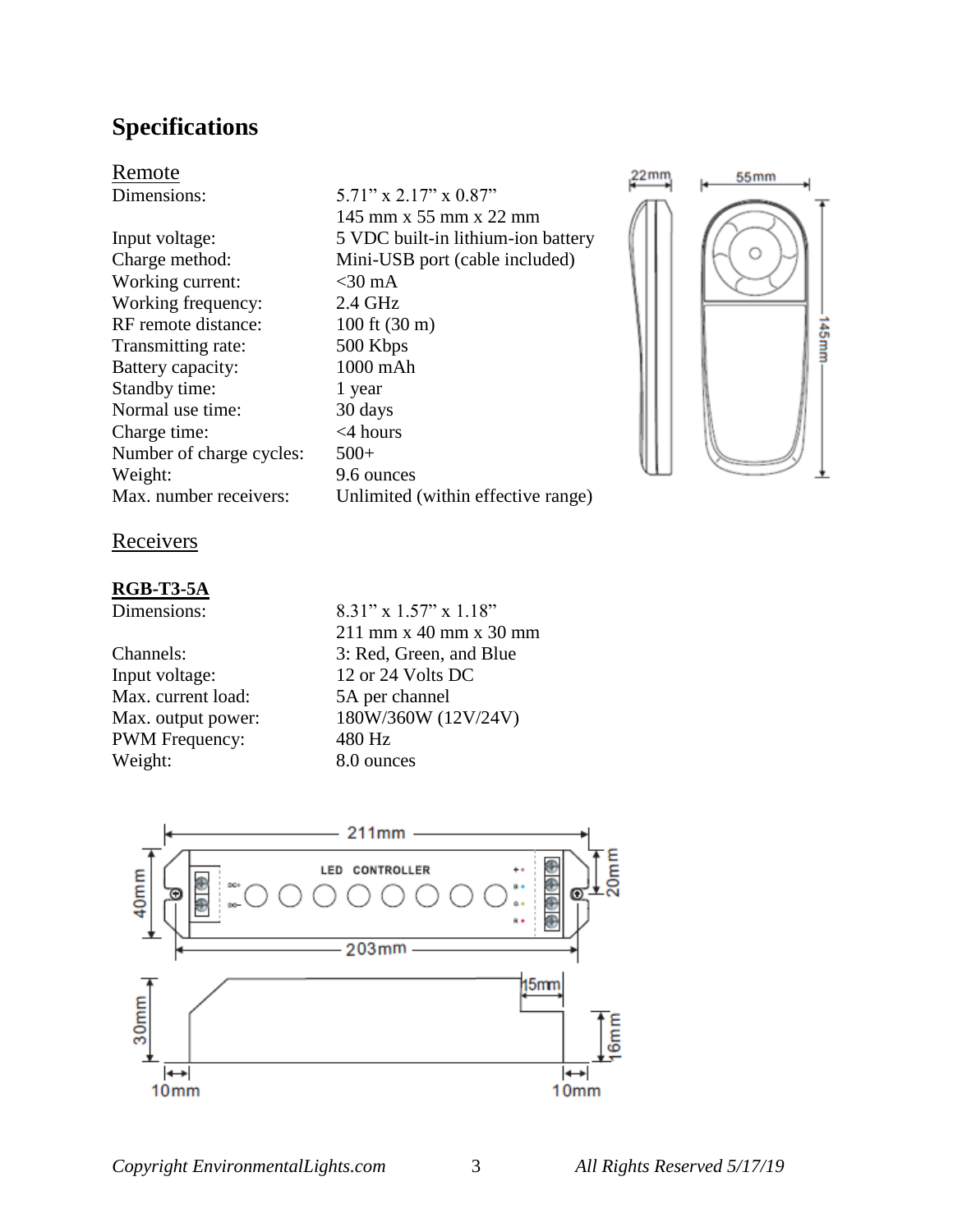## **Dim-T1-T2-T3-Receiver**

| 6.89" x 1.77" x 1.18"        |
|------------------------------|
| 175 mm x 44 mm x 30 mm       |
| 2: Warm White and Cool White |
| 5, 12, or 24 Volts DC        |
| 5A per channel               |
| 50W/120W/240W (5V/12V/24V)   |
| 1920 Hz                      |
| 5-100%                       |
| 5.8 ounces                   |
|                              |

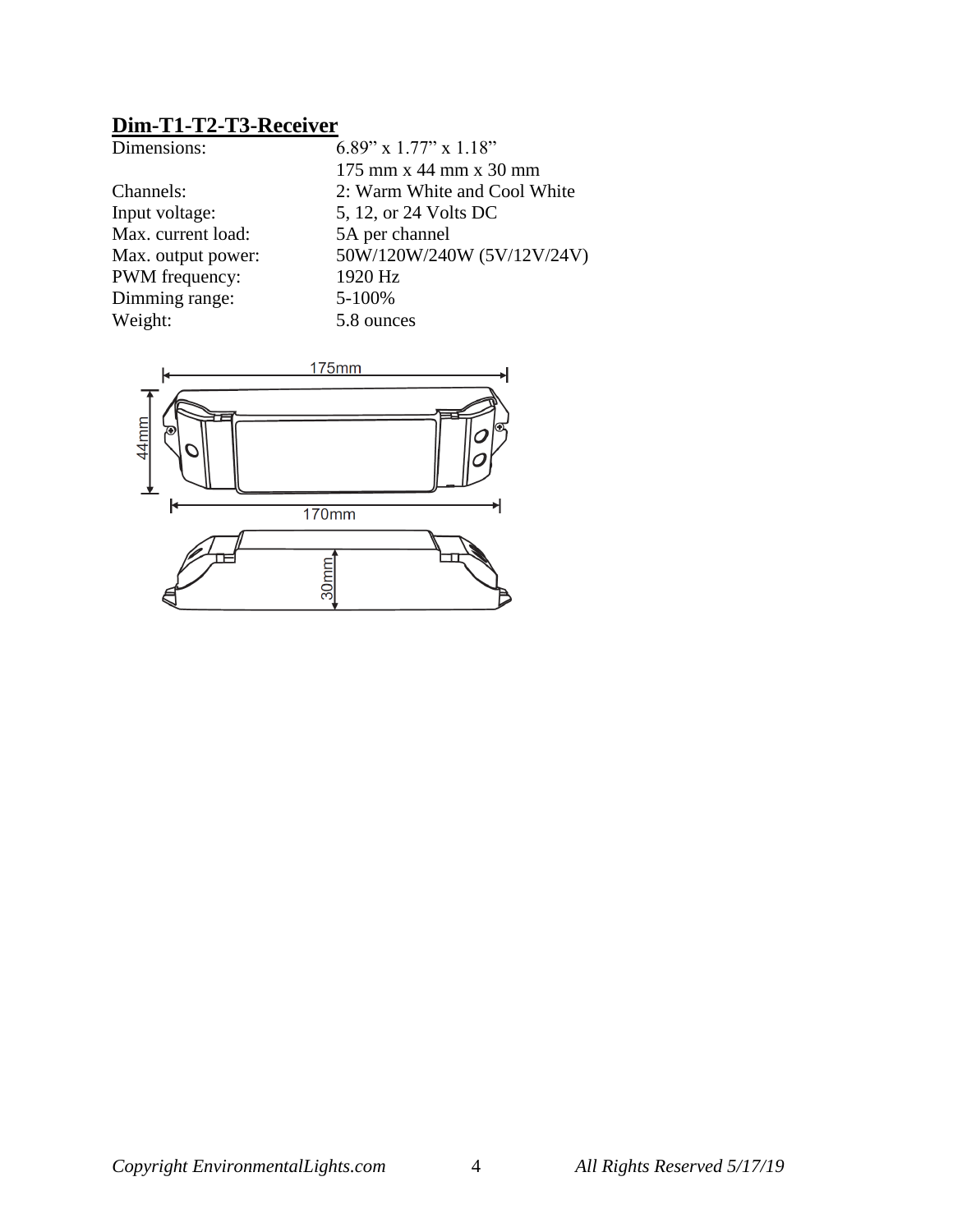## **Operation**

### Remote

Charge the remote using the provided mini-USB to USB cord. If the remote is on while charging, the indicator will flash blue. A solid green light indicates that the charge is complete.



To choose a custom static color, simply touch the desired color on the color wheel. The status indicator will change color in confirmation. Modes are listed on the next page, and can be accessed using the Mode +/- buttons.

Each time a command is made on the remote the indicator light will flash and there will be a response beep from the receiver. To turn off the default beep settings simply press the Play button for three seconds at any time. Note that this will disable the "routine" beeps for commands such as brightness adjust or mode change, but it will not turn off the "confirmation" beeps for commands such as entering the scene function. Generally "confirmation" beeps are only emitted when you hold a given button for three or more seconds.

Lowered sensitivity of the touch wheel is a symptom of low battery charge. If you notice this happening, charge the remote.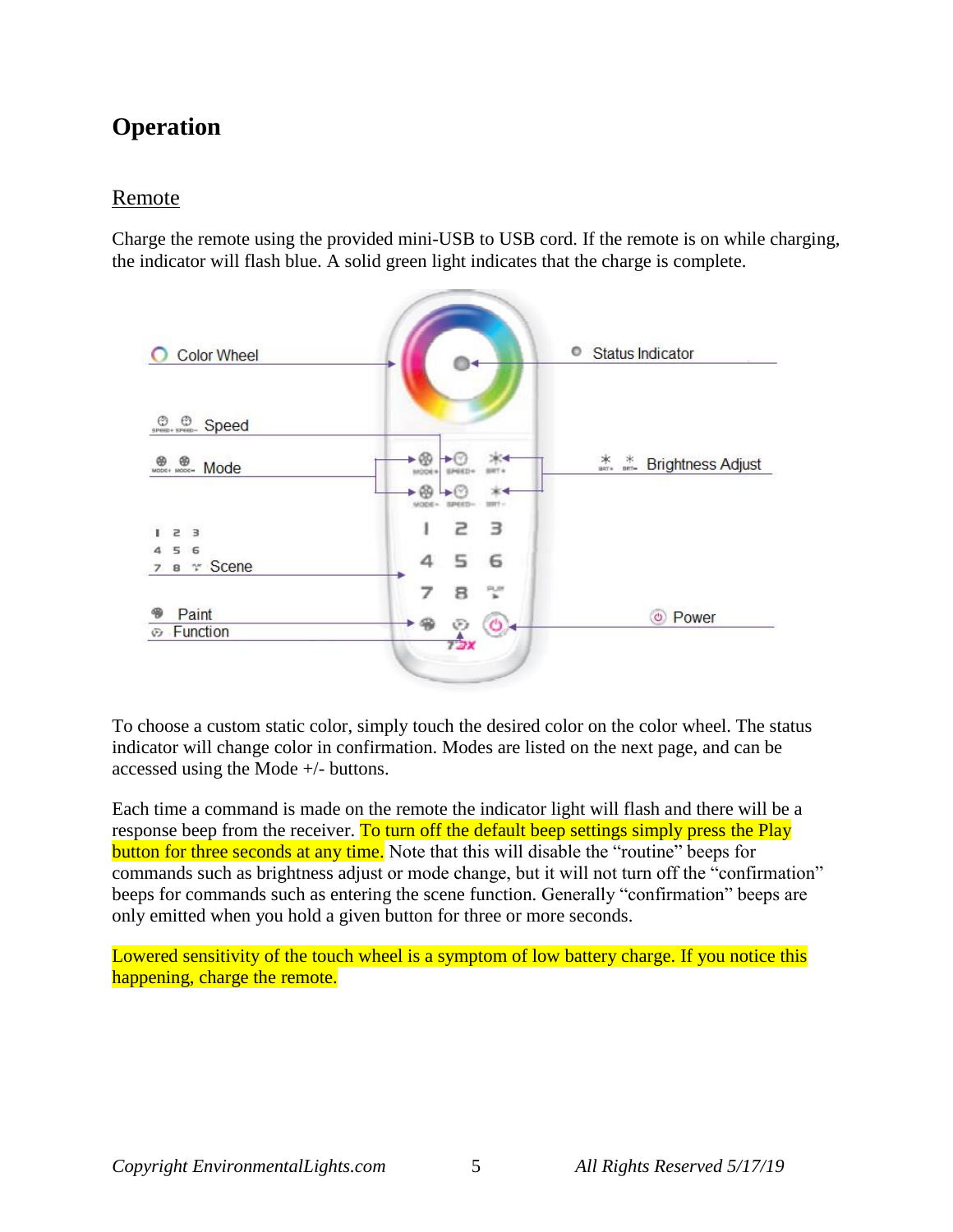#### How to Customize a Color Scene

Creating and saving custom scenes is easy with the RGB-T3X remote.

- 1. Hold the Paint  $\bullet$  button for several moments to enter the scene function.
- 2. Select any color on the color wheel.
- 3. Press paint  $\bullet$  to save.
- 4. Select up to ten colors, pressing paint after each to save.
- 5. By pressing the mode key  $\bullet$  while in the scene function, black (full dark), true red, green, blue, magenta, cyan and white can be accessed. A full dark may also be chosen as part of your custom scene, or can be used to overwrite unwanted colors in the scene storage queue.
- 6. After the final color selection, press the Function key to choose your fade, step, or flash effect.
- 7. Hold the scene number you wish to save your scene to for several seconds until the indicator light blinks green to confirm.
- 8. Access and play your scene at any time by pressing the scene number.
- 9. To create another scene or to save over an old one, simply repeat the above steps.

\*\*Please note: Scene storage memory must be overwritten each time you create a new scene. If your new scene is shorter than the previous customized scene, then you will need to write over the old colors.

| <b>Mode</b>                    | <b>Description</b>                    |  |
|--------------------------------|---------------------------------------|--|
| Static - Brightness Adjustable |                                       |  |
| 1                              | <b>Static Red</b>                     |  |
| $\overline{2}$                 | <b>Static Green</b>                   |  |
| 3                              | <b>Static Blue</b>                    |  |
| 4                              | <b>Static Yellow</b>                  |  |
| 5                              | <b>Static Magenta</b>                 |  |
| 6                              | <b>Static Cyan</b>                    |  |
| 7                              | <b>Static White</b>                   |  |
|                                | Dynamic - Brightness/Speed Adjustable |  |
| 8                              | <b>RGB Jump</b>                       |  |
| 9                              | 7 Colors jump                         |  |
| 10                             | <b>White Flash</b>                    |  |
| 11                             | <b>7 Colors Flash</b>                 |  |
| 12                             | Red/Dark Fade                         |  |
| 13                             | Green/Dark Fade                       |  |
| 14                             | <b>Blue/Dark Fade</b>                 |  |
| 15                             | Yellow/Dark Fade                      |  |
| 16                             | Magenta/Dark Fade                     |  |
| 17                             | Cyan/Dark Fade                        |  |
| 18                             | White/Dark Fade                       |  |
| 19                             | RGB/Dark Fade                         |  |
| 20                             | Red/Green Fade                        |  |
| 21                             | Red/Blue Fade                         |  |
| 22                             | Green/Blue Fade                       |  |
| 23                             | Red/Yellow Fade                       |  |
| 24                             | Green/Cyan Fade                       |  |
| 25                             | Blue/Magenta Fade                     |  |
| 26                             | Green/Yellow Fade                     |  |
| 27                             | Blue/Cyan fade                        |  |
| 28                             | Red/Magenta Fade                      |  |
| 29                             | <b>Blue/White Fade</b>                |  |
| 30                             | Yellow/Magenta/Cyan Fade              |  |
| 31                             | <b>RGB Fade</b>                       |  |
| 32                             | 7 Color Fade                          |  |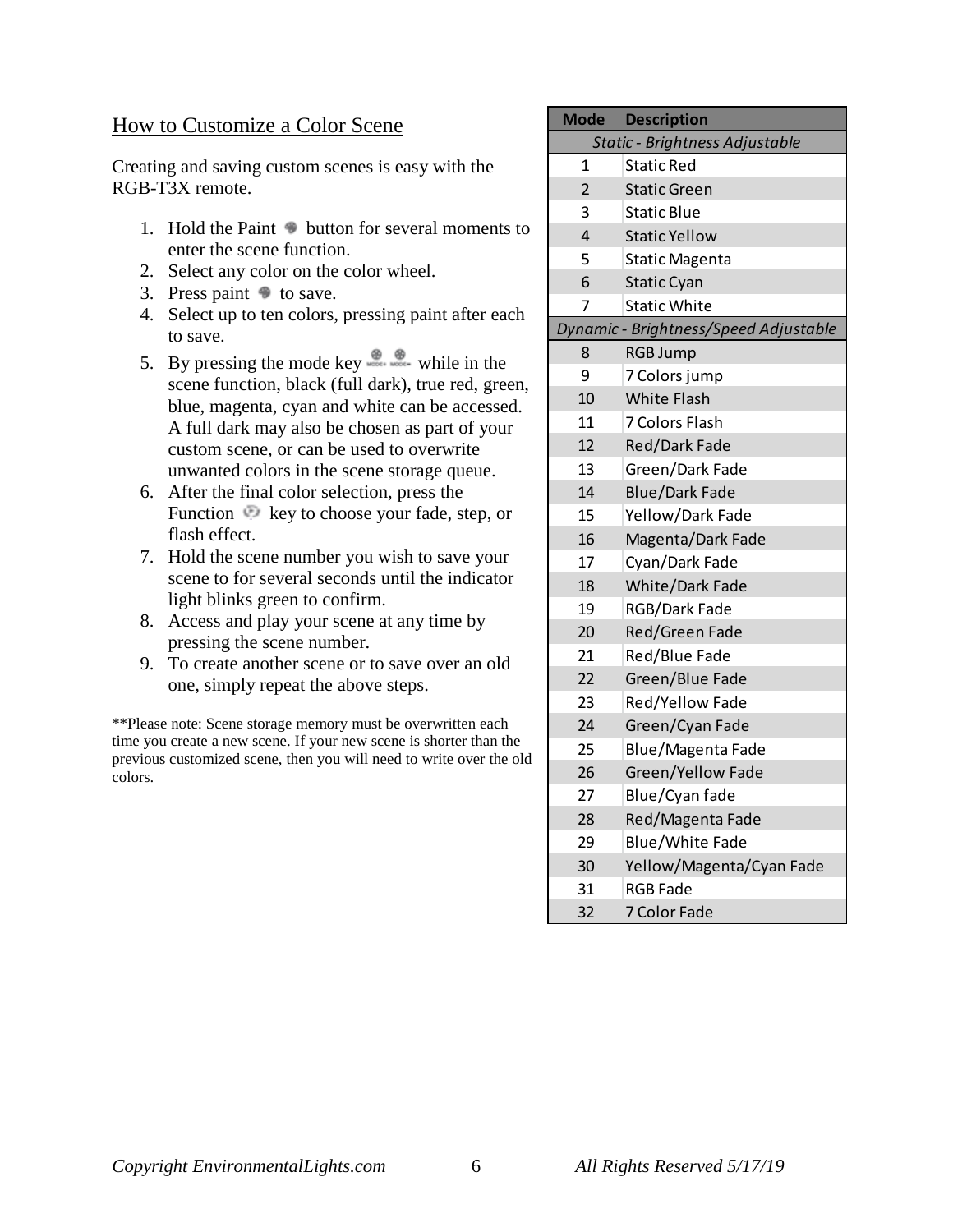#### Receivers



Connect the LED load to the receiver using the R (red), G (green), B (blue), and  $+$  (common) sockets. Apply 12 or 24 VDC, depending on the requirements of the LED strip, to the power input socket. As shown below, receivers may be connected to the same or different power sources, as long as power needs are met.

The receiver is ready to use as soon as both power and load are connected. If no remote is to be used, simply touch the mode button up or down to cycle through the modes. Speed and brightness adjustments work as with the remote. The pause button will stop the mode and hold its current color static. Simply press again to continue the dynamic mode.

If there is more than one receiver within effective range all of the receivers will automatically sync. This means that any setting adjusted on one receiver will be carried out on all receivers in the effective range.

To pair a remote to the receiver, hold down the On/Off button on the receiver (see above diagram of receiver) for several moments until it beeps. While continuing to hold down the On/Off button, press any key on the remote. The green indicator light on the remote will flash green 3 times and receiver will beep to confirm. To disable a pairing between the remote and a receiver, repeat the same steps as to create the pairing. This time the indicator light will flash red to confirm the deletion.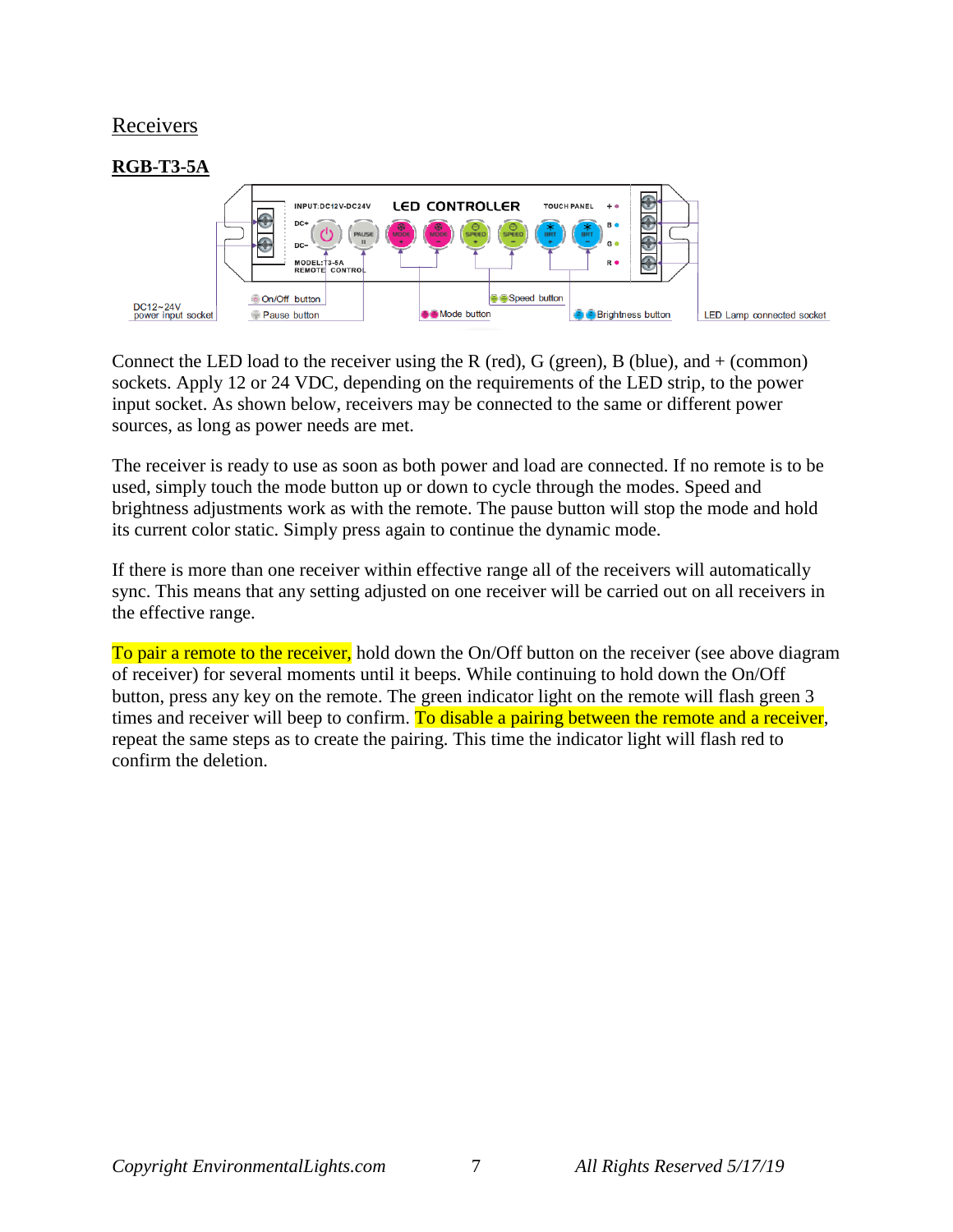#### **Dim-T1-T2-T3-Receiver**



Connect the LED load to the output of the receiver using R (red), G (green), B (blue), and  $+$ (common). Apply 12 or 24 VDC, depending on the requirements of the LED strip, to the power input socket. Please note that either the Dim-T1, Dim-T2M, or RGB-T3X remote is required to operate the Dim-T1-T2-T3-Receiver.

### Pairing the RGB-T3X remote to the Dim-T1-T2-T3-Receiver

Pairing the RGB-T3X remote with the Dim-T1-T2-T3 receiver is easy. Simple follow these steps:

- 1. Turn on the remote and power up the receiver.
- 2. Press the Remote ID Learning Button on the receiver.
- 3. Press any key (except for the on/off button) on the remote. The buzzer on the receiver will beep and the green indicator light on the remote will flash 3 times, indicating that the receiver was paired correctly.

### How to unpair a Dim-T1-T2-T3-Receiver from the RGB-T3X remote

To remove a Dim-T1-T2-T3-Receiver pairing from a RGB-T3X remote simply do the following:

- 1. Turn on the remote and power up the receiver.
- 2. Press the Remote ID Learning Button for several moments until it the receiver beeps twice. This indicates that the receiver has been disassociated from the remote.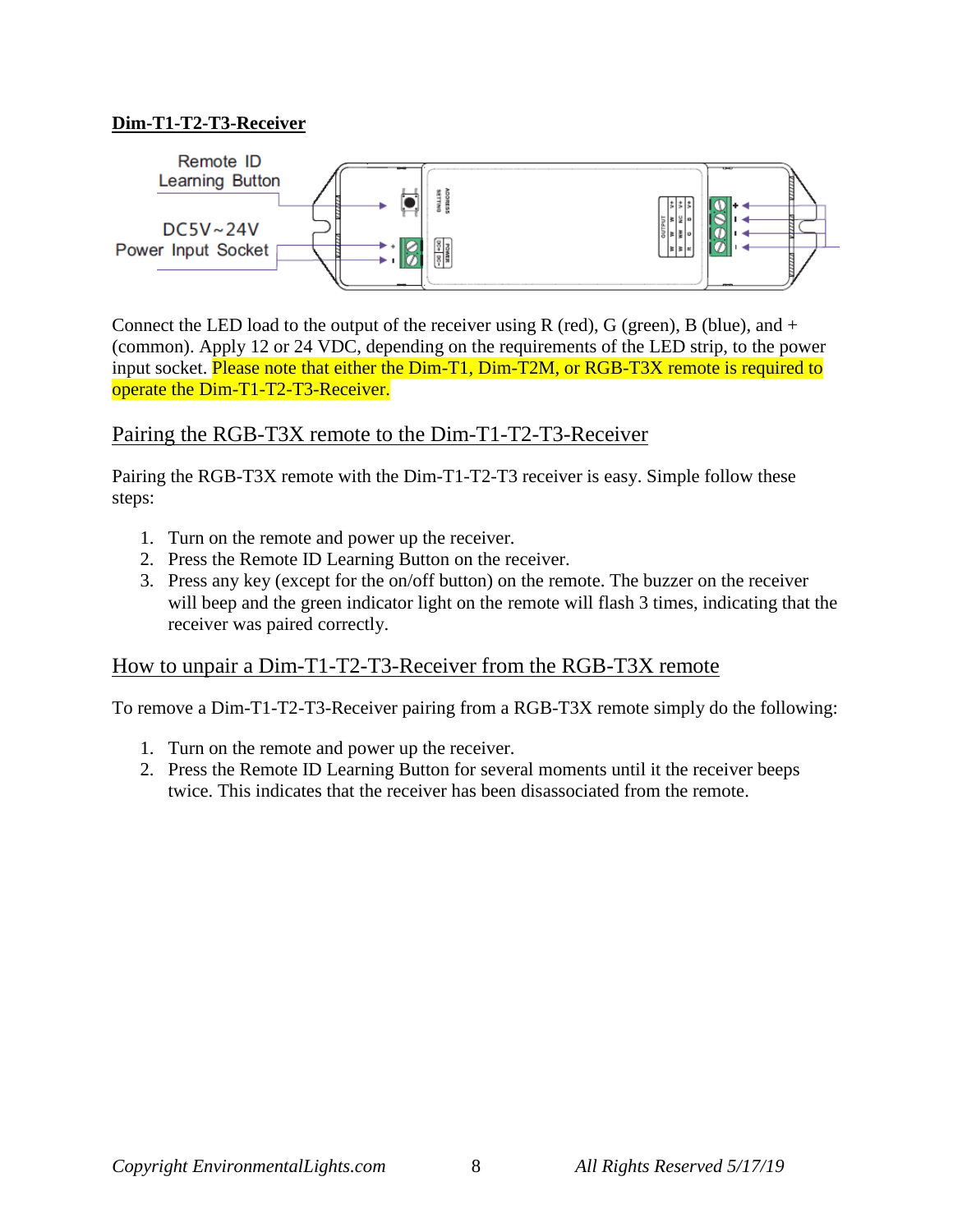### Detailed Wiring Instructions



*Single power supply supporting multiple receivers*

#### *Individual power supply for each receiver*